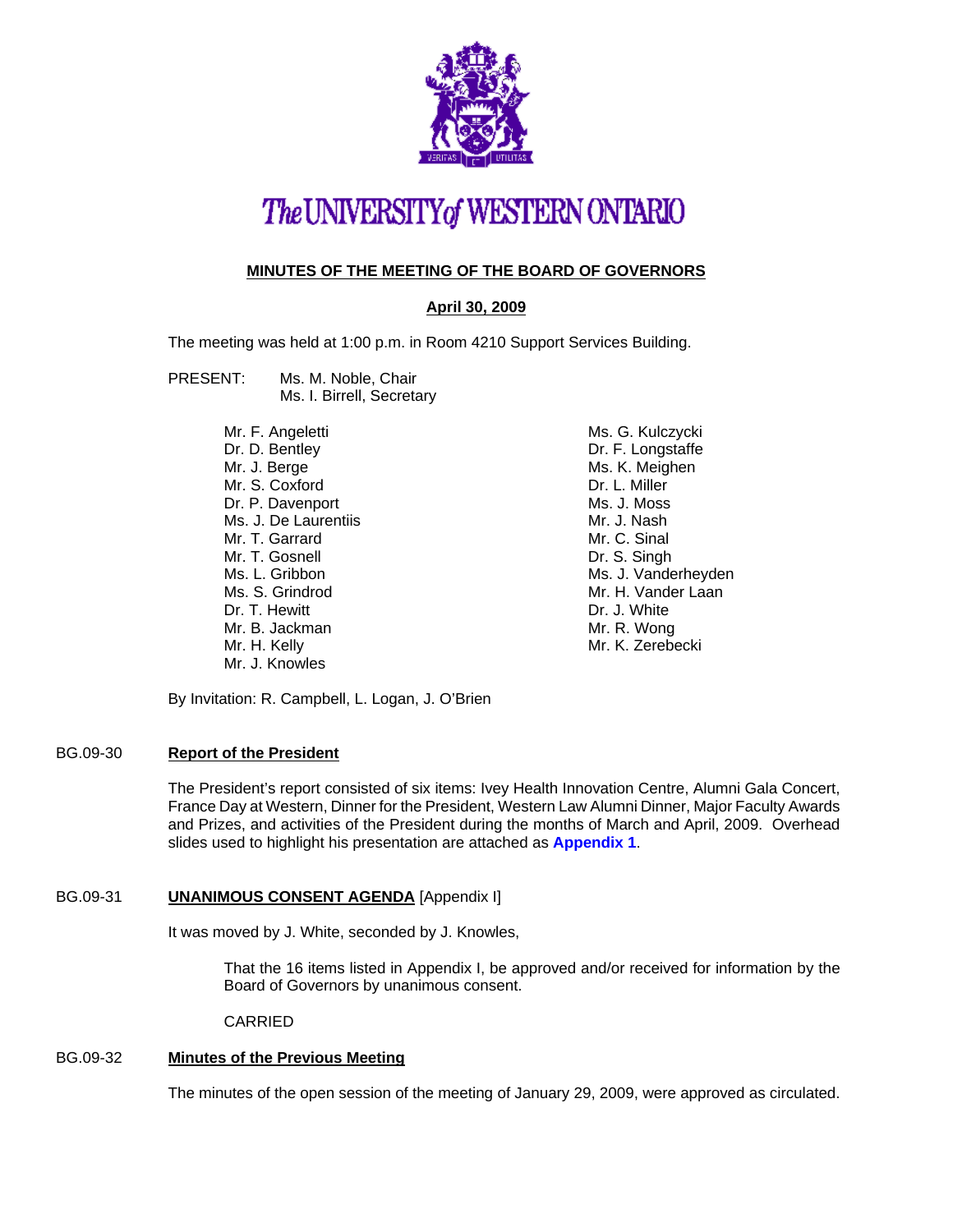# **REPORT OF THE PROPERTY & FINANCE COMMITTEE** [Appendix II]

#### BG.09-33 **Operating Reserve Policy**

It was moved by S. Coxford, seconded by J. Berge,

That the annual operating reserve be maintained at a minimum of \$2.5 million.

Ms. Kulczycki provided an overview of the operating reserve policy detailed in Appendix II, item 1. The operating reserve policy should be understood as important to the University's future financial stability, given the significant liabilities and obligations which the institution carries. Western's liabilities include \$226 million in long-term capital debt, \$208 million in Employee Future Benefits, and \$142 million in deferred maintenance on non-residential buildings. The operating reserve policy helps ensure that the future obligations can be met without undue burden on future generations of faculty and staff at Western.

Dr. Davenport stated his strong support for the policy. It gives the administration flexibility to build surpluses in good times and spend down in difficult times.

The question was called and CARRIED.

#### BG.09-34 **Operating and Capital Budgets, Tuition and Fees**

It was moved by S. Coxford, seconded by F. Angeletti,

That the Board of Governors approve the 2009-10 University Operating and Capital Budgets and the Program Specific Fees and Other Supplemental Fees for 2009-10.

Ms. Kulczycki provided a comprehensive overview of the 2009-10 University Operating Budget. Copies of overheads used for the presentation are attached as **[Appendix 2](#page-7-0)**. The presentation included the 2009-10 budgetary information comprising: the Operating and Capital Budgets 2009-10; Tuition and Fees 2009-10; Budgets for Student Fee-Funded Units, Ancillaries, Academic Support Units and Associated Companies and budget summaries for the same (Appendix II, Annex 1).

In answer to questions and comments it was noted that:

- a restriction attached to the government's infrastructure funding program is that "shovelready" projects must be completed by March 2011.
- Western's top project to be funded is the new Ivey building which is ready to go and can be completed in two years. The FIMS building will be funded through increased deferred maintenance funds that will be allocated from the Province.
- At the end of 2007-08, the carryforward was about \$55 million (see Table 14, line 17). Of that amount, \$35 million was held in Faculty carryforwards and \$20 million held centrally. The Faculty figure was made up from a variety of sources; much of it would be ear-marked for particular expenditures but the timing was such that it could not be expended in the particular budget year.
- One of the criteria used by the Provost in determining differential cuts for Faculties was the level of carryforward funds available to each Faculty.

The question was called and CARRIED.

#### BG.09-35 **Student Fee Funded Units, Ancillaries, and Academic Support Units**

It was moved by S. Coxford, seconded by R. Wong,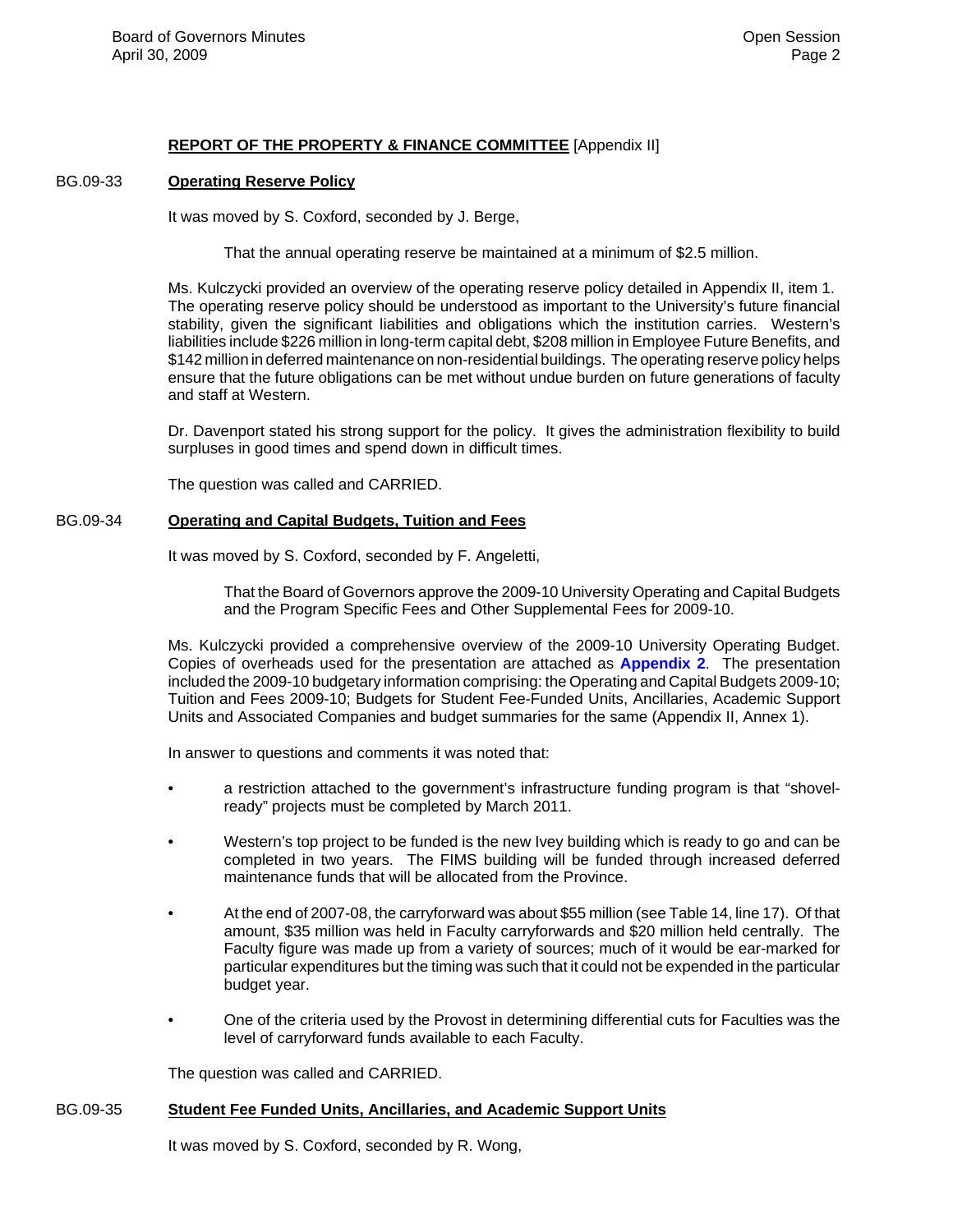That the Board of Governors approve the 2009-10 budgets for Student Fee Funded Units, Ancillaries, and Academic Support Units summarized in the report entitled "Student Fee Funded Units, Ancillaries, Academic Support Units, and Associated Companies" detailed in Annex 3, Table 1.

CARRIED

### BG.09-36 **Student Organization Fees 2009-2010**

It was moved by S. Coxford, seconded by C. Sinal,

That the organization fees for the **University Students' Council** for 2009-10 shown in Annex 3, Table 2 (full-time undergraduates) and Table 4 (part-time undergraduates) be approved, as requested by the USC.

That the organization fees for the **Society of Graduate Students** shown in Annex 3, Table 3 (full-time graduate students - three terms) and Table 4 (part-time graduate students), be approved as requested by SOGS.

That the organization fees for the **Honors Business Administration Association** for 2009- 10 shown in Annex 3, Table 2, note (b) be approved, as requested by the HBAA.

CARRIED

#### BG.09-37 **Annual Report and Recommendations of the Student Services Committee**

It was moved by S.Coxford, seconded by J. Nash,

That the ancillary fees collected by the University be those detailed in **Annex 4**, Table 1, as recommended by the Student Services Committee.

CARRIED

### BG.09-38 **Revisions to Purchase of Materials & Services Policy (MAPP 2.8) and Central Equipment Inventory Policy (MAPP2.19)**

It was moved by S. Coxford, seconded by S. Singh,

That the following revised policies become effective April 30, 2009:

- Purchase of Materials and Services Policy (MAPP 2.8) **(Annex 5)**
- Central Equipment Inventory (MAPP 2.19) **(Annex 6)**

CARRIED

# BG.09-39 **Report on Endowed Funds**

# BG.09-39a **Quarterly Ratio on Report on Non-Endowed Funds**

The Board received for information the quarterly ratio report on non-endowed funds detailed in Appendix II, Annex 7.

# BG.09-39b **Update on Endowed/Non-Endowed Funds**

The Board received for information an update on Endowed/Non-Endowed Funds detailed in Appendix II, pages 6 and 7.

# BG.09-40 **Information Items Reported by the Property & Finance Committee**

The Report of the Property & Finance Committee, detailed in Appendix II, contained the following items that were received for information by unanimous consent: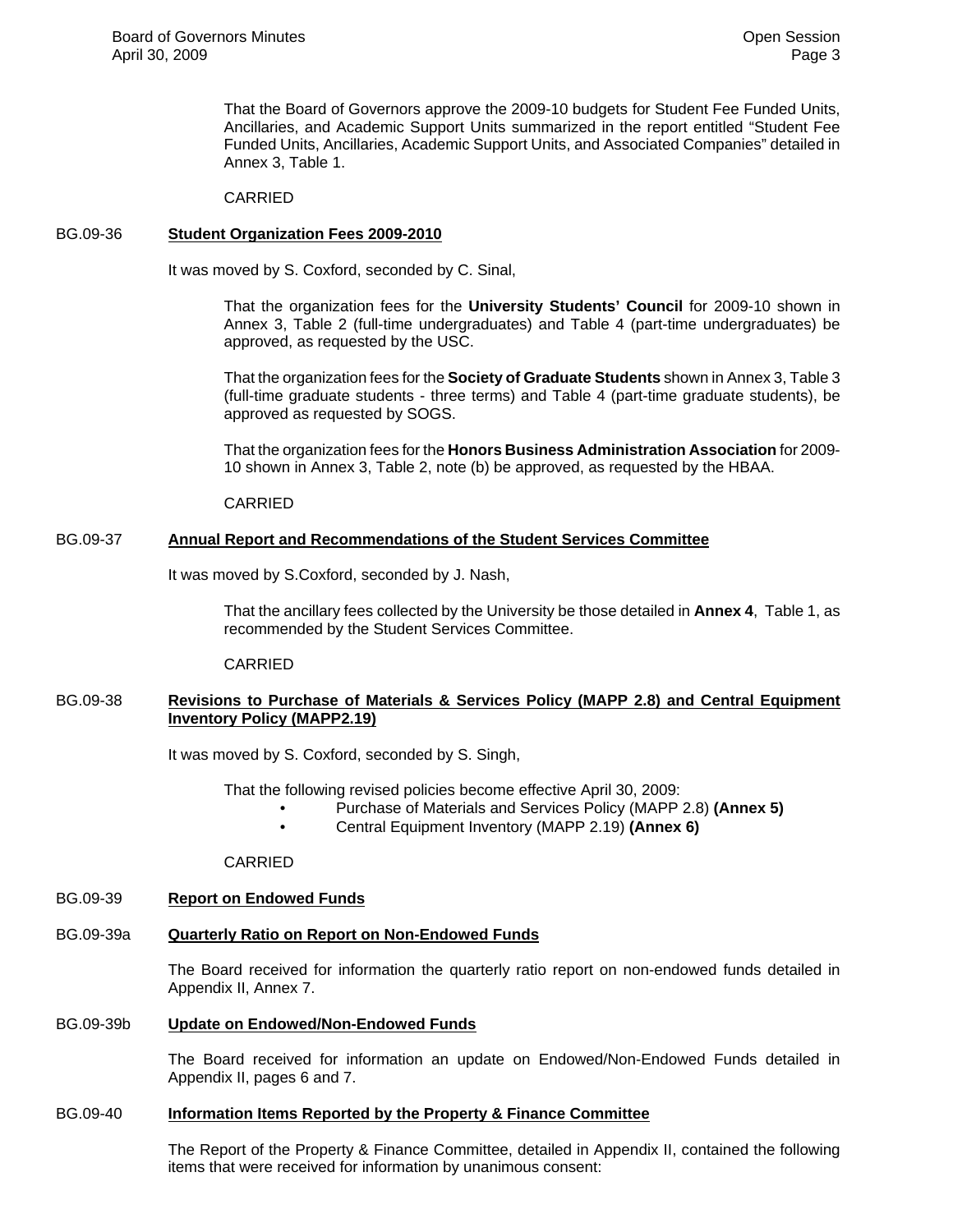- Robert W. Hodder Chair in Economic Geology
- Report on Revenues, Expenditures & Tuition by Faculty
- Investment Committee Membership
- Quarterly Financial Report (Operating)
- Investment Committee Report
- (revised) Scholarship/Awards/Prizes

#### **BY-LAWS COMMITTEE** [Appendix III]

#### BG.09-41 **Revision to Special Resolution 2 - Delegation of Authority**

It was moved by J. White, seconded by J. Knowles,

That subject to approval of proposed amendments to MAPP 2.8 - Purchase of Materials and Services, the Board of Governors approve revisions to Special Resolution 2 - Delegation of Authority, as outlined in Appendix III, Annex 1.

CARRIED by Unanimous Consent

#### **SENIOR OPERATIONS COMMITTEE** [Appendix IV - Revised]

### BG.09-42 **Use of Corporate Name by King's University College**

It was moved by J. White, seconded by J. Knowles,

That the Board of Governors approve the use of The University of Western Ontario as part of the incorporated name of King's University College at The University of Western Ontario.

CARRIED by Unanimous Consent

#### BG.09-43 **New Alumni Members of the Board**

The Board was advised that the Alumni Association has appointed Mr. Hanny Hassan to complete the term of Ed Holder (to April 2012).

#### BG.09-44 **Appointments to the Western Fair Association**

Alan Noon has been reappointed as one of two representatives of the Board to the Western Fair Association.

#### **ITEMS REFERRED BY SENATE** [Appendix V]

#### BG.09-45 **Faculty of Health Sciences: School of Health Studies**

It was moved by J. Vanderheyden, seconded by R. Wong,

That the Board of Governors approve that the School of Health Studies be created from the Bachelor of Health Sciences Program (BHSc) in the Faculty of Health Sciences, effective July 1, 2009, as recommended by Senate.

**CARRIED** 

# BG.09-46 **Human Rights and Genocide Related Teaching and Research**

Dr. Hewitt provided a brief overview of the report on Human Rights and Genocide Related Teaching and Research detailed in Appendix V, Annex 1. He stated that the Office of the Vice-President (Research and International Relations) has agreed to provide funds on a one-time basis for the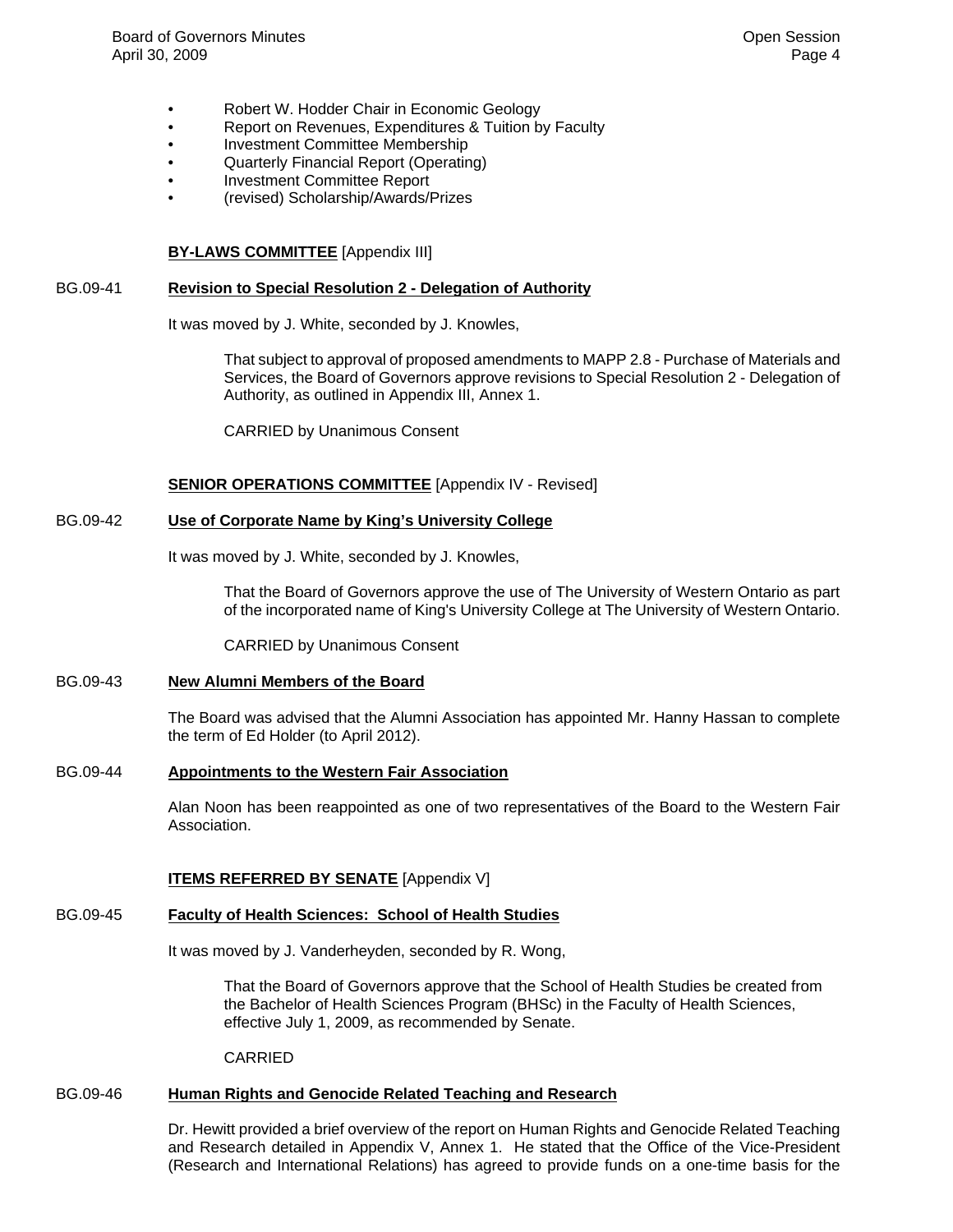establishment of a competitive student research fund at Western to promote the study of human rights and genocide and related issues. Additional funds may be allocated to this fund pending the success and impact of the initial round of the competition.

#### BG.09-47 **Information Items Reported by Senate**

Appendix V, Items Reported by Senate, contained the following items that were received for information by unanimous consent.

\_\_\_\_\_\_\_\_\_\_\_\_\_\_\_\_\_\_\_\_\_\_\_\_\_ \_\_\_\_\_\_\_\_\_\_\_\_\_\_\_\_\_\_\_\_\_\_\_\_\_

- 2009-10 University Operating and Capital Budgets
- Spring 2009 Honorary Degree Recipients
- Excellence in Teaching Award Winners for 2008-09
- Reports of the Academic Colleague
- Academic Administrative Appointments

The meeting adjourned to the confidential session.

M. Noble I. Birrell<br>Chair Chair Chair Chair Chair Chair Chair Chair Chair Chair Chair Chair Chair Chair Chair Chair Chair Chair Ch

Secretary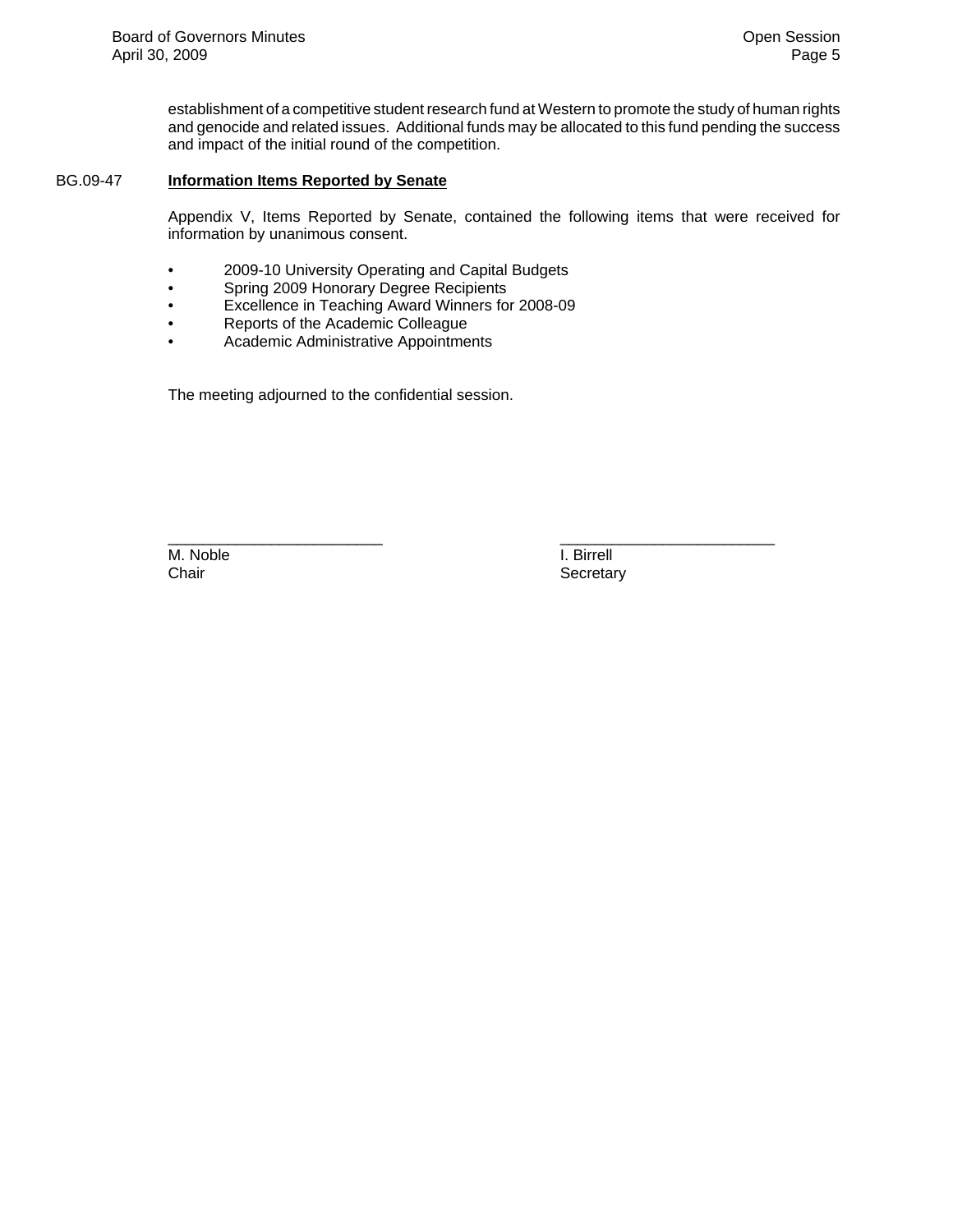Wester

## <span id="page-5-0"></span>The University of Western Ontario

# **President's Report to The Board**

Western

Western

- Ivey Health Innovation Centre
- Alumni Gala Concert – Toronto Centre for the Arts
- France Day at Western
- Dinner for the President
- Hellmuth Prizes
- Distinguished University Professors

**Dr. Paul Davenport April 30, 2009**

#### The University of Western Ontario

# **Ivey Centre for Health Innovation and Leadership**

- Announced at Western by Federal Industry Minister Tony Clement on March 26
	- \$5 million investment
- Collaboration of Ivey, Schulich, LHSC government and private sector partners

#### The University of Western Ontario

### **Ivey Centre for Health Innovation and Leadership**

- To bring together experts from business, healthcare and medicine to foster talent and commercialize innovations to benefit healthcare professionals and patients
- Vision of Dr. Kellie Leitch (Schulich) and Dean Carol Stephenson (Ivey), working with colleagues in other Faculties and at Lawson Wester

#### The University of Western Ontario

## **Alumni Gala Concert**

- 40<sup>th</sup> Anniversary of the Don Wright Faculty of Music
- March 27, George Weston Recital Hall, Toronto Centre for the Arts
- Carl Orff *Carmina Burana*
- Benjamin Britten *Peter Grimes*
- Soloists Sherry Steele, John Tessier, Kevin McMillan, with UWO Symphony Orchestra and Choral Groups, conducted by James Wester **McKay**

#### The University of Western Ontario

#### **France Day**

- April 1, 2009
- French Ambassador to Canada Hon. Francois Delattre
- Consul General Jerome Cauchard, Cultural Attaché Joel Saravy, Scientific Attaché Christian Turguat,
- Discussed exchanges and the relationship between Canada and France and the E.U.

#### The University of Western Ontario

# **Dinner for the President**

- April 7, Four Seasons Hotel, Toronto
- Over 200 Guests
- Speakers:
	- Art Murray and Mike Bloomstein
	- Greg Moran and Madeline Lennon
	- Rob Prichard and Martha Piper
	- Peter Godsoe and Hon. Chris Bentley
- Celebrating 15 years of Paul Davenport's Presidency

Wester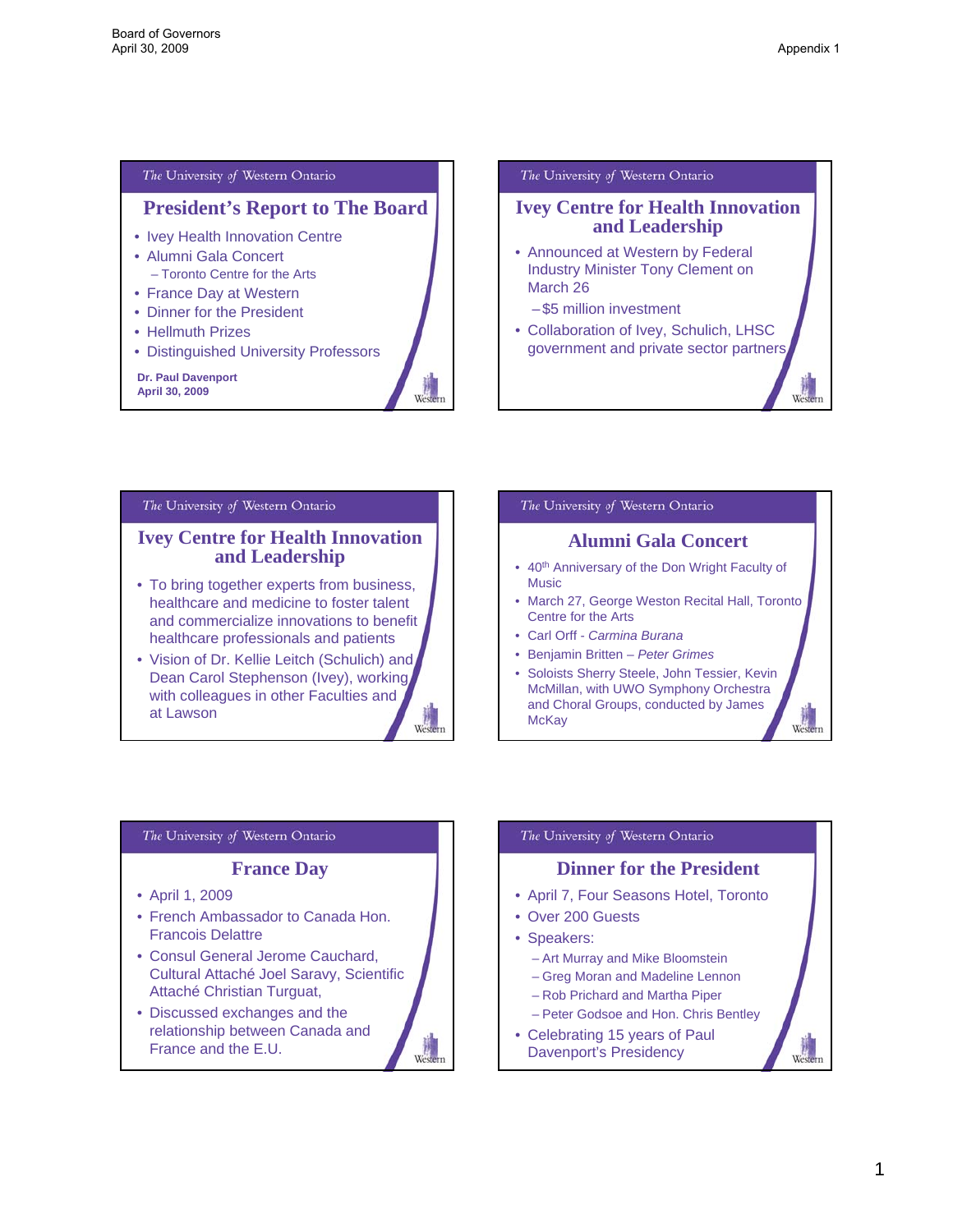Western

#### The University of Western Ontario

## **Hellmuth Prize for Achievement in Research**

- Brian Feagan (Schulich, LHSC and Robarts) national leader in the development of Clinical Trials and the evaluation of medical treatments
- John Whalley (Economics) dynamic models of the global economy, tax strategies, development and the Western environment

The University of Western Ontario

# **Distinguished University Professors**

For career achievement in scholarship, teaching and contributions to the academy

#### • Jack Bend (Schulich)

- Researcher in pharmacology, teacher, and administrator
- Michael Strong (Schulich, Robarts)
	- clinician, leading world authority on ALS
- Richard Vernon (Political Science) – analyst of political thought and theory &
	- the responsibilities of citizenship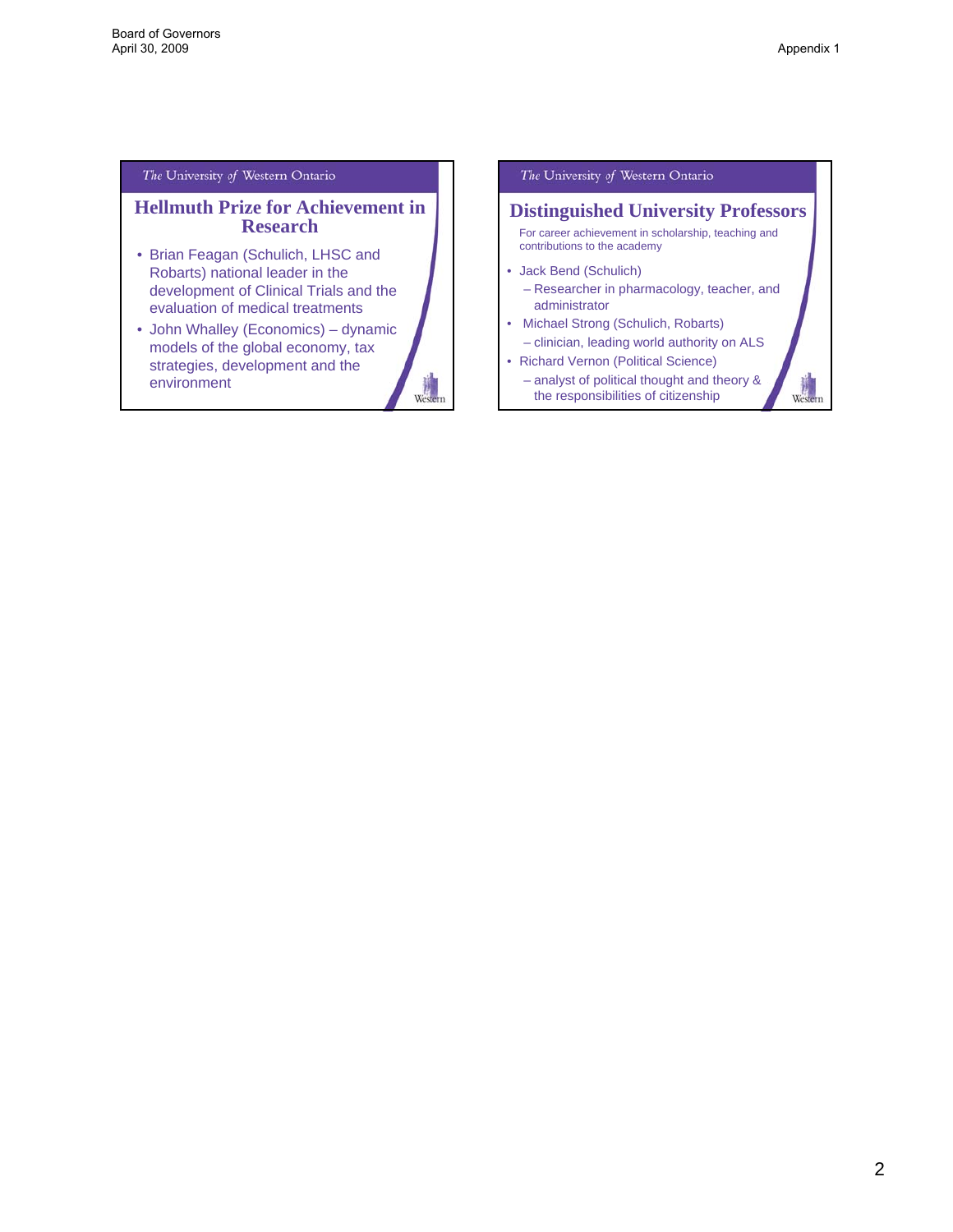<span id="page-7-0"></span>**The University of Western Ontario**

**2009-10 Operating and 10 Operating and Capital Budgets Capital Budgets**

> **Board of Governors April 30, 2009**

# **Outline Outline**

- **Context/Background** 
	- Recent Developments
- **Operating Budget Recommendations** 
	- Operating Revenues
	- Faculties and Support Units Faculties and Support Units
	- **Scholarships and Bursaries**
	- $\blacksquare$  University-wide and One-time Expenditures
- $\Box$  Capital Budget

**Context/Background**

# **Context/Background**

- Moving into Year 3 of Four-Year Plan
- Four-Year Plan approved by Board in May 2008
	- $\blacksquare$  For the period  $-2007-08$  to 2010-11
	- Grants from Province's *Reaching Higher Reaching Higher*Plan
		- $\bullet$  5-year period -- 2005-06 to 2009-10
		- Major portion of revenues already at steady-state
		- Graduate Expansion Funding continues
	- Tuition Revenue -- about 4.5% per year
	- Investment Income -- \$46.25M over final 3 years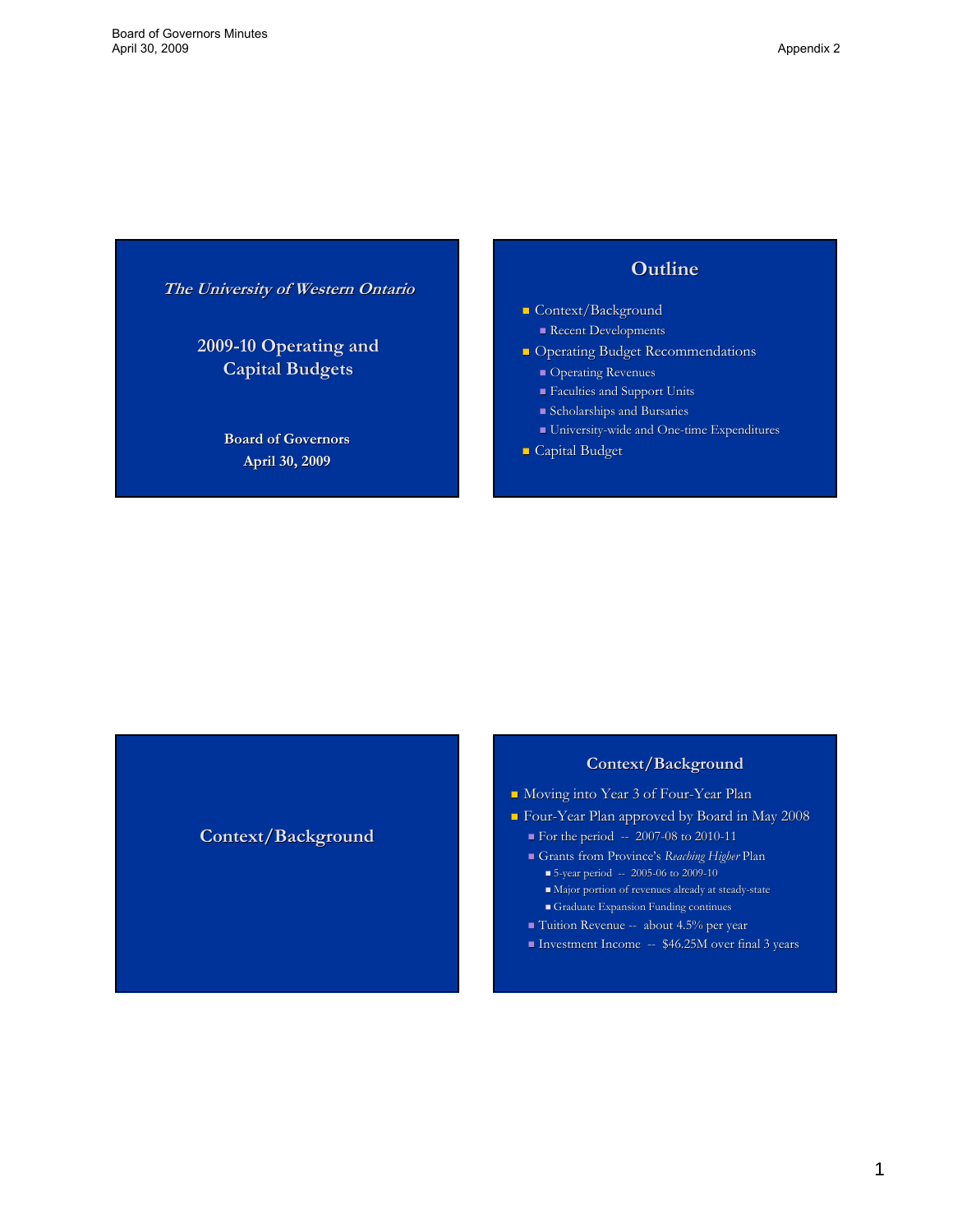#### **Context/Background**

#### **Expenditures**

- Gommitments to Faculties and Support Units UPIF, One-time, ECF, GEF/GEF+
- Student Aid
- $\blacksquare$  Many other University-wide Expenditures
- Employee Salaries and Benefits Employee Salaries and Benefits
- Rate of Growth in Revenues Slowing Down  $\blacksquare$  Will require Expenditure Restraint
- $\blacksquare$  Downturn in the Equity Markets
- **Loss of Investment Income from Non-Endowed** Funds -- totaling \$46.25M over three years

# **Approved by Board in January Approved by Board in January**

- Withdraw Investment Income Transfer to Operating Budget in Current Year (\$18.55M)
- Withdraw One-time Transfer to the Capital Budget (\$12.2M)
	- **Physics & Astronomy Project put on hold**
- Withdraw \$6M One-time Allocation to CFI Matching
- But . .we are committed to supporting CFI Initiatives --<br>and will provide the necessary funds in the coming years

#### **Preliminary Recommendations Preliminary Recommendations (on February 11, 2009)**

- From the February Provost's Document:
	- Reviewing Other One-time and University-wide Expenditures -- for possible reductions
	- $\blacksquare$  Additional Average 2.5% Budget Reductions to Faculty and Support Unit Budgets in each of 2009-10 and 2010-11
		- Applied differentially

#### **Recent Budget Developments (Subsequent to February 11th)**

- **Federal Budget committed to substantial funding** for Infrastructure Renewal
- **Provincial Budget** 
	- $\blacksquare$  Matching Federal Infrastructure Funding
		- Details still not known
	- **S150M** in One-Time Year Funding
		- Constituent University's share is \$5.05M
- **Long-running Litigation decided in University's** Favour
	- \$4.7M in One-time Funding in Current year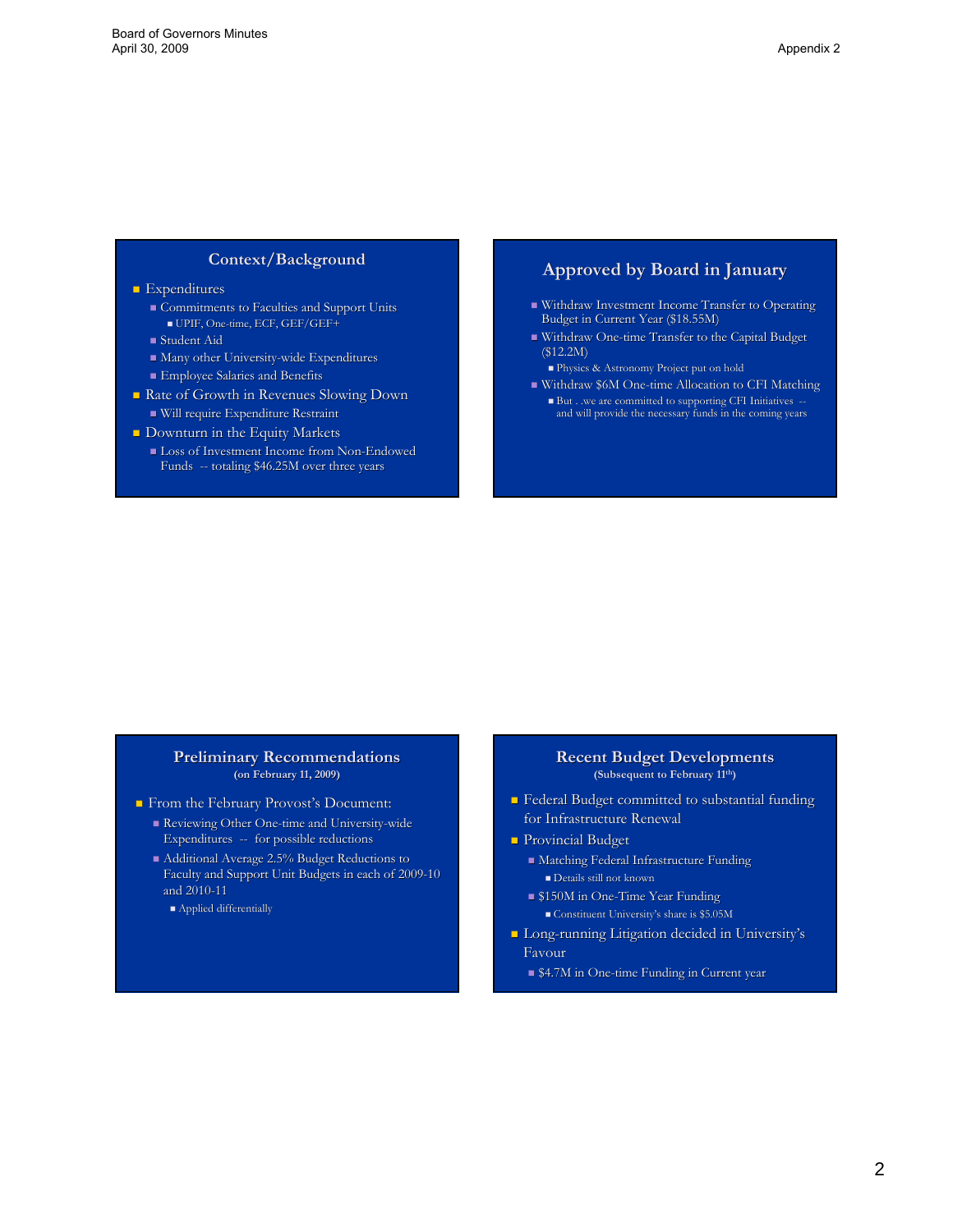## **Recommendations to Change Other Onetime and University-wide Expenditures wide Expenditures**

- $\blacksquare$  MMI Transfer fixed at 2008-09 level of \$10.25M in each of next two years
- **FICR Transfer to Capital reduced to \$0 (from** \$3M) in each of the next two years
- $\Box$  Other Expenditure Changes
	- Business Continuity Plan Development, Learning & Business Continuity Plan Development, Learning & Development Initiatives, Systems Initiatives in RDS, University Advertising, Campus Rec Subsidy, University Advertising, Campus Rec Subsidy, IDIs, Graduate Recruitment Initiatives, Library Acquisitions
- Freeze of Senior Administrative Salaries Freeze of Senior Administrative Salaries

#### **Revised Recommendations -- in this Budget**

- Average Additional Budget Reduction reduced to 1.5%
	- From the Preliminary Recommendation of 2.5%
- 100% of Staff and Faculty Exit Costs covered by 100% of Staff and Faculty Exit Costs covered by Central Budget
	- Compared to the 50% Preliminary Recommendation
	- **For Operating-funded Positions**
- **52.05M** in One-time Funding in 2009-10 to the Faculties to Maintain Teaching Capacity and Program Delivery

**Operating Revenues Operating Revenues (Table 8) (Table 8)**

## **Major Revenue Categories Major Revenue Categories Changes in 2009-10**

- Government Grants
- Modest additional funding in support of Graduate Expansion and Expansion of Medical Enrolments
- $\blacksquare$  Tuition Fees
	- 4.5% Average Increase in Tuition Rates 6.0% in Tuition Revenue -- including enrolment increases
- No draw on Investment Income
- Decline in Fundraising Revenues in support of Student Aid -- due to endowment shortfalls
- Growth in Contribution from Ancillaries due to increases in Occupancy Rates and Fee for Service Rates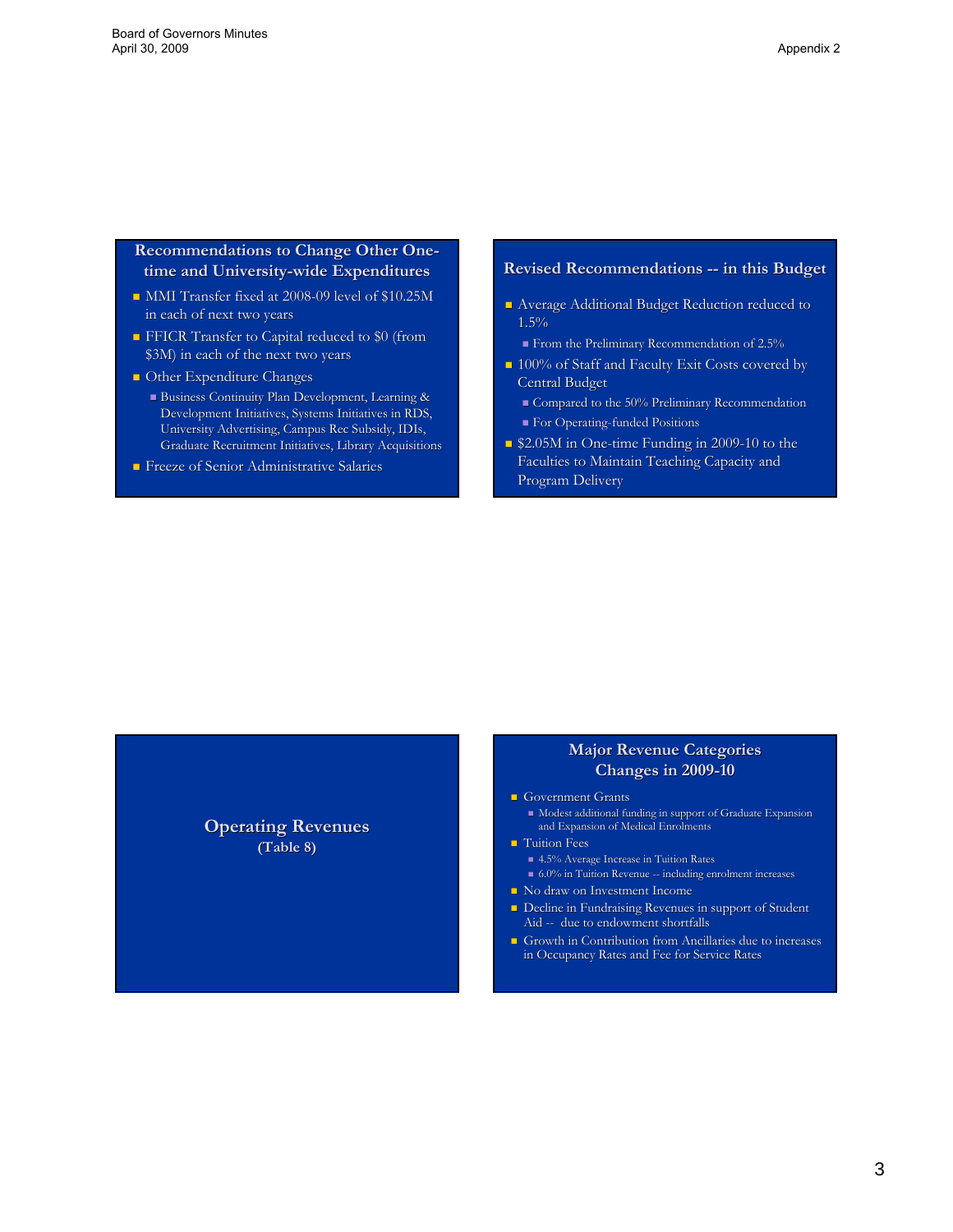#### **Tuition Recommendations for 2009-10**

- **B** Based on Government Framework which applies to 2009-10
- **Direct-Entry Undergraduate Programs**  $\blacksquare$ 4.5% for First-Year and 4.0% for Upper-Year
- **Engineering, Dentistry, Law**  $\blacksquare$  8.0% for First-Year and 4.0% for Upper-Year
- 4% for MD; 3% for HBA
- $\blacksquare$  About 4% for International Undergraduates
- $\blacksquare$  4% for Graduate Programs -- Domestic and **International** 
	- Exception -- 8% for Domestic Masters in Environment & Sustainability



**Recommendations for Faculties (Table 9) (Table 9)**

#### **Current Situation for the Faculties**

- $\blacksquare$  4-Year Plans/Budget in place for the Faculties
	- As approved in May 2008
	- $\blacksquare$  3% IBA per year -- supplemented by ECF/GEF/GEF+, tuition-based investments, program expansion funding, and modest UPIF allocations allocations
- Maintain the Quality of Academic Programs
- **Continue with Graduate Expansion**
- **Additional Budget Reductions** 
	- $\blacksquare$  Averaging 1.5% in each of next 2 years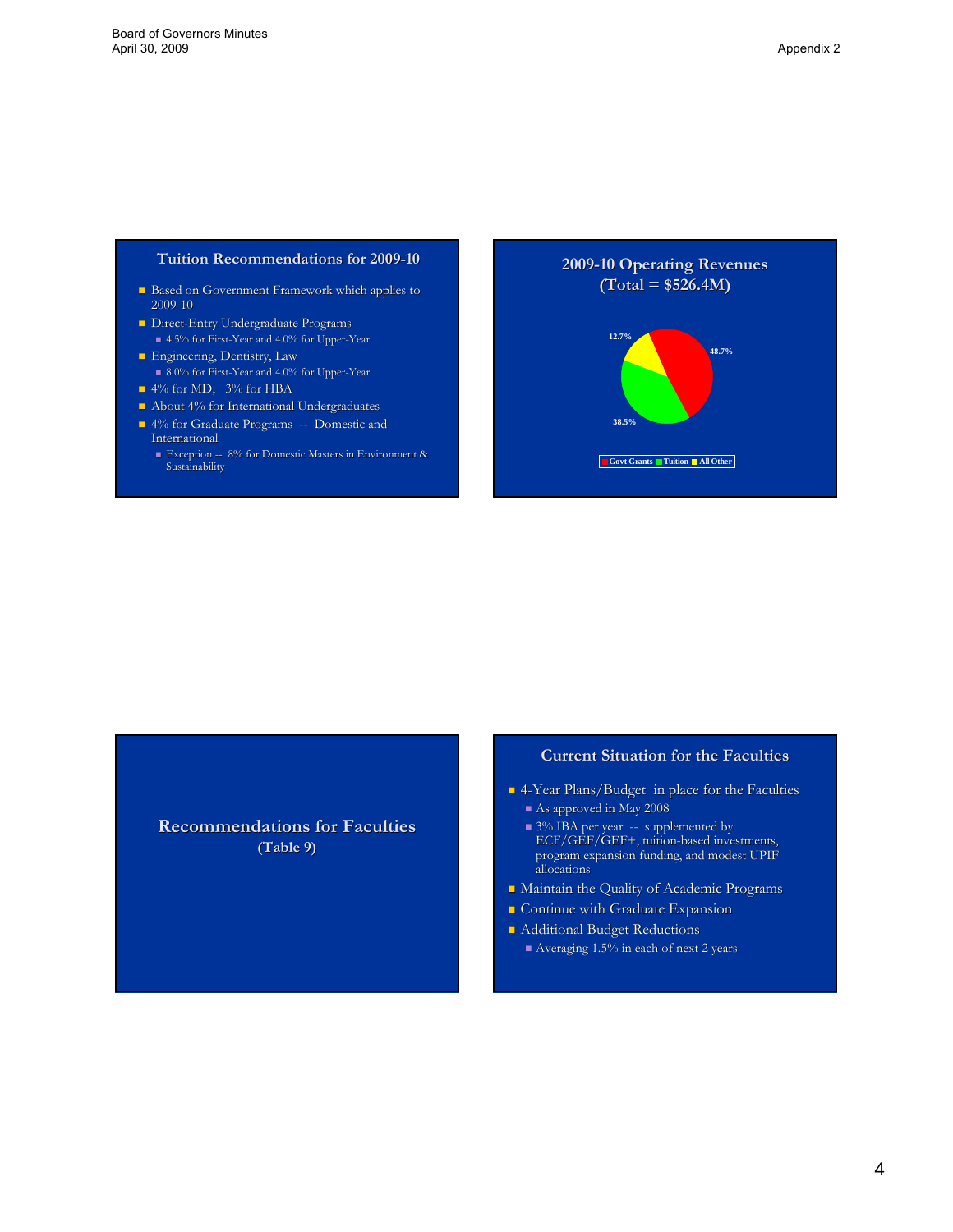#### **Faculty Budget Recommendations Faculty Budget Recommendations**

Provost's Review of Faculty Plans/Budgets

- $\blacksquare$  Teaching Responsibilities
- $\blacksquare$  Budgets relative to Teaching Responsibilities
- **Faculty Complement Plans**
- $\blacksquare$  Carry forward Levels
- $\blacksquare$  Other Funding Sources
	- Tuition-based funds
	- Targeted government funds
	- $\blacksquare$  CRCs

# **Faculty Budget Recommendations Faculty Budget Recommendations Differential Additional Base Reductions Differential Additional Base Reductions**

| <b>Additional Reduction in each of Next 2 Years</b> |          |  |  |  |
|-----------------------------------------------------|----------|--|--|--|
| Arts & Humanities                                   | $-2.0\%$ |  |  |  |
| Education                                           | $-0.0\%$ |  |  |  |
| Engineering                                         | $-2.5\%$ |  |  |  |
| <b>Health Sciences</b>                              | $-2.5\%$ |  |  |  |
| Info & Media Studies                                | $-2.5\%$ |  |  |  |
| Law                                                 | $-2.5\%$ |  |  |  |
| Medicine & Dentistry                                | $-2.5\%$ |  |  |  |
| Music                                               | $-2.0\%$ |  |  |  |
| Science                                             | $-0.6%$  |  |  |  |
| Social Science                                      | $-0.0\%$ |  |  |  |
| Total/Average                                       | $-1.5\%$ |  |  |  |
|                                                     |          |  |  |  |

## **Allocations to the Faculties that Apply Allocations to the Faculties that Apply in 2009-10**

- UPIF from Rounds 1 and 2 (\$737K)  $\blacksquare$  Table 9, Column <d> -- details in Table 2
- Pgm Expansion & Tuition-based Investments (\$1.4M)  $\blacksquare$  Table 9, Column  $\leq c$
- **ECF/GEF/GEF+** 
	- $\blacksquare$  Tables 16, 17a/17b
	- \$3.2M more in 2009-10, with \$700K ECF rolled into base
- **PASF** (Table 4)
	- \$955K from Rounds 1 and 2
	- $\overline{\phantom{1}}$  \$618K from Round 3(NEW)
- $\blacksquare$  One-time Funding (\$1.1M)
	- Table 5

**ECF/GEF/GEF+/GEF++ (\$M) ECF/GEF/GEF+/GEF++ (\$M)**

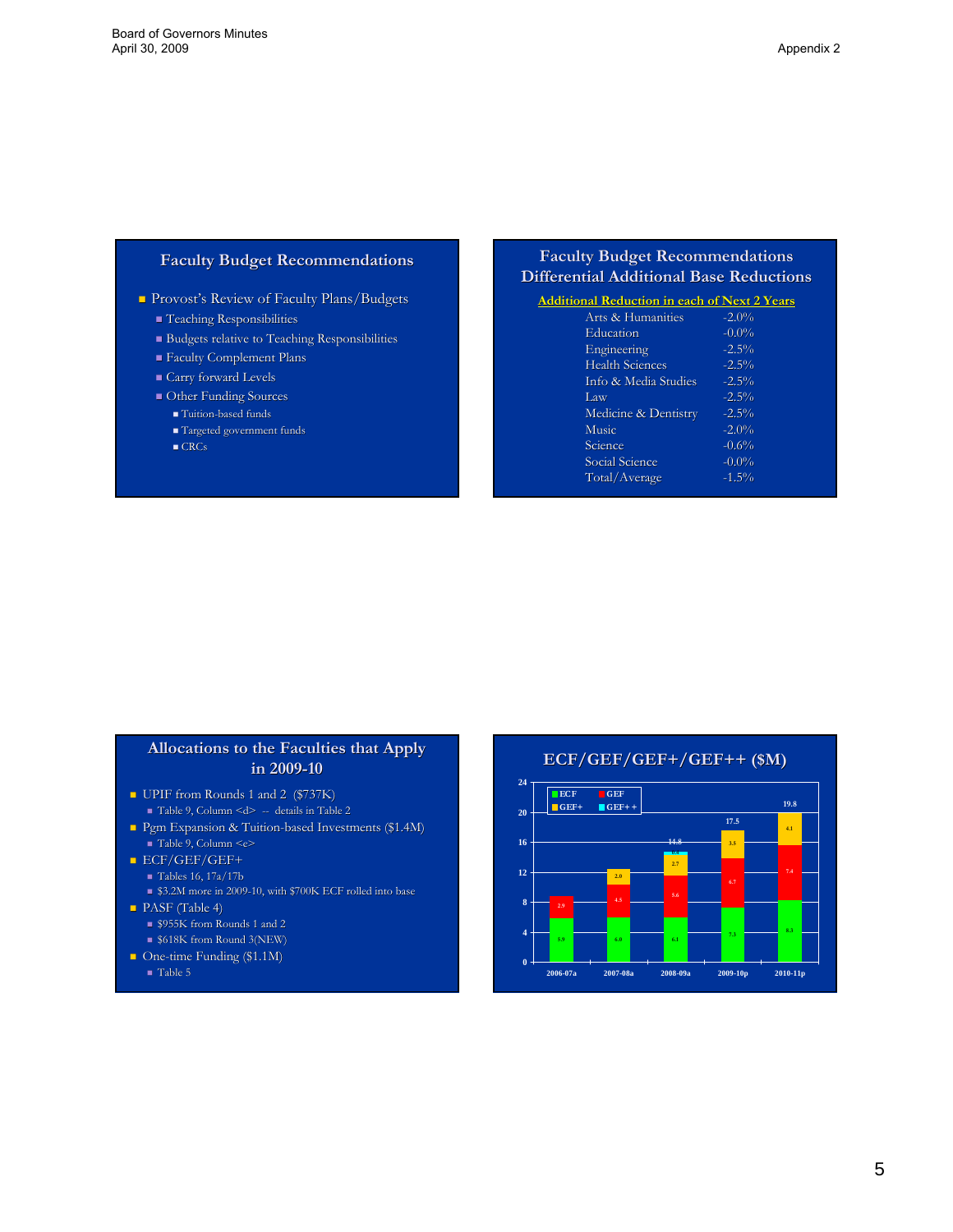# **Faculty Recommendations Faculty Recommendations Other Budget-Related Items**

#### **Unfilled UPIF Positions**

- $\blacksquare$  Faculties be allowed to retain the funds to use in managing the Additional Budget Reductions managing the Additional Budget Reductions i.e. Without filling the position
- **Turnover Recovery** 
	- Turnover Recovery be waived for new faculty Turnover Recovery be waived for new faculty retirements from "time-limited" program
	- $\blacksquare$  Position's future must be part of Faculty's overall final complement plan – to be approved by the Provost

# **Faculty Recommendations Faculty Recommendations Other Budget-Related Items**

- Provide Central Funding to Support the Exit Costs of New Faculty and Staff Retirements
	- Those arising from "time limited" programs
	- 100% of Costs covered by Central Budget
- Doctoral Supervision Internal Grant (DSIG) Estimated \$1.04M in Research Support for faculty taking on new PhD students
- $\blacksquare$  Endowment-related Shortfalls associated with Chairs/Professorships/Fellowships
	- Faculties holding positions to fund shortfalls Faculties holding positions to fund shortfalls

#### **Ivey School's 2009-10 Budget**

- Ivey Funding Model Flows all Tuition and Grant Ivey Funding Model Flows all Tuition and Grant Revenues to the School Revenues to the School
	- $\blacksquare$  Ivey responsible for all costs (e.g. salary increases)
	- Ivey transfers Fee-for-Services to UWO  $$6.5M \text{ in } 2009-10$
	- Ivey does not participate in funding envelopes such as UPIF, ECF, GEF/GEF+, PASF, RISF
- Tuition Proposals for 2009-10
- $HBA Year 1 = $20,265; MBA = $64,000$
- **HBA Program continues to Grow** 122 additional students in 2009-10
- Modest Expansion of the MBA

## **Ivey School's 2009-10 Budget**

- Additional Revenues in 2009-10
	- HBA Expansion & Tuition Rate = \$2.85M
	- **MBA Expansion & Tuition Rate = \$1.09M**
	- Executive MBA Tuition  $=$  \$0.28M
	- Grant Revenue  $=$  \$0.53M
	- $\blacksquare$  Total  $\blacksquare$   $\blacksquare$   $\blacksquare$   $\blacksquare$   $\blacksquare$   $\blacksquare$   $\blacksquare$   $\blacksquare$   $\blacksquare$   $\blacksquare$   $\blacksquare$   $\blacksquare$   $\blacksquare$   $\blacksquare$   $\blacksquare$   $\blacksquare$   $\blacksquare$   $\blacksquare$   $\blacksquare$   $\blacksquare$   $\blacksquare$   $\blacksquare$   $\blacksquare$   $\blacksquare$   $\blacksquare$   $\blacksquare$   $\blacksquare$   $\blacksquare$   $\blacksquare$   $\blacksquare$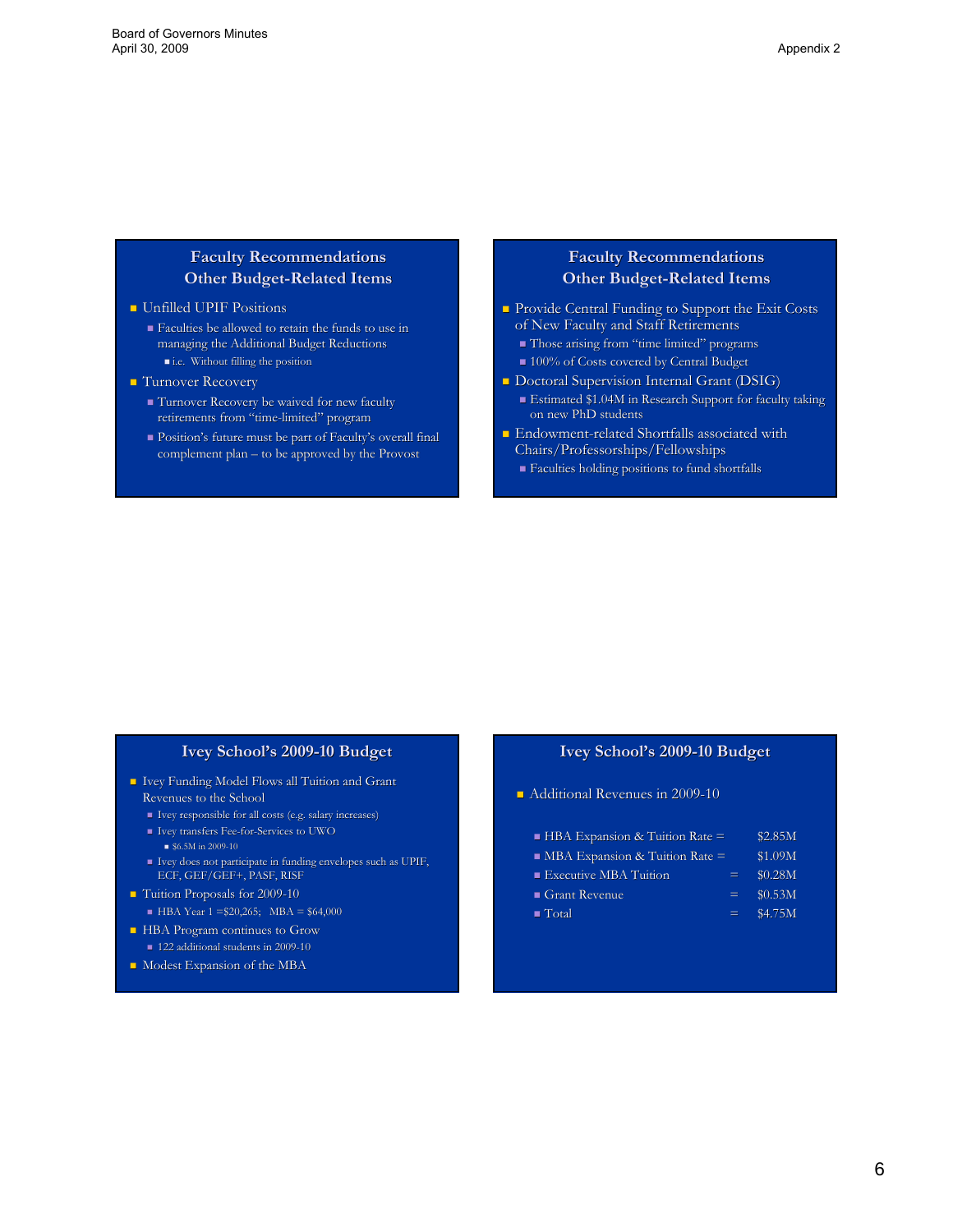**Scholarships and Bursaries (Table 10) (Table 10)**

#### **Scholarships and Bursaries**

- Overall Base Increase of \$313,000 in 2009-10
- In addition, the shortfalls in Privately-funded Needs-based Awards & Bursaries will be covered using Carry Forward Funds in 2009-10
	- $\blacksquare$  Undergraduate = \$1.3M
	- Graduate =  $$326K$

**Recommendations for Support Units (Table 11)**

#### **Support Unit Budget Recommendations Differential Additional Base Reductions**

| Police                    | $-0.5\%$ |
|---------------------------|----------|
| Physical Plant            | $-0.5\%$ |
| <b>TTS</b>                | $-0.8%$  |
| Registrar's Office        | $-1.0%$  |
| Human Resources           | $-1.2%$  |
| SGPS, IPB, R&DS           | $-1.5%$  |
| VP External Portfolio     | $-1.5%$  |
| OOP, Secretariat          | $-1.5%$  |
| TSC, Libraries            | $-2.0%$  |
| Vice-Provost (APPF)       | $-2.0%$  |
| Internal Audit            | $-2.1%$  |
| <b>Financial Services</b> | $-2.2%$  |
| Total/Average             | $-1.5%$  |
|                           |          |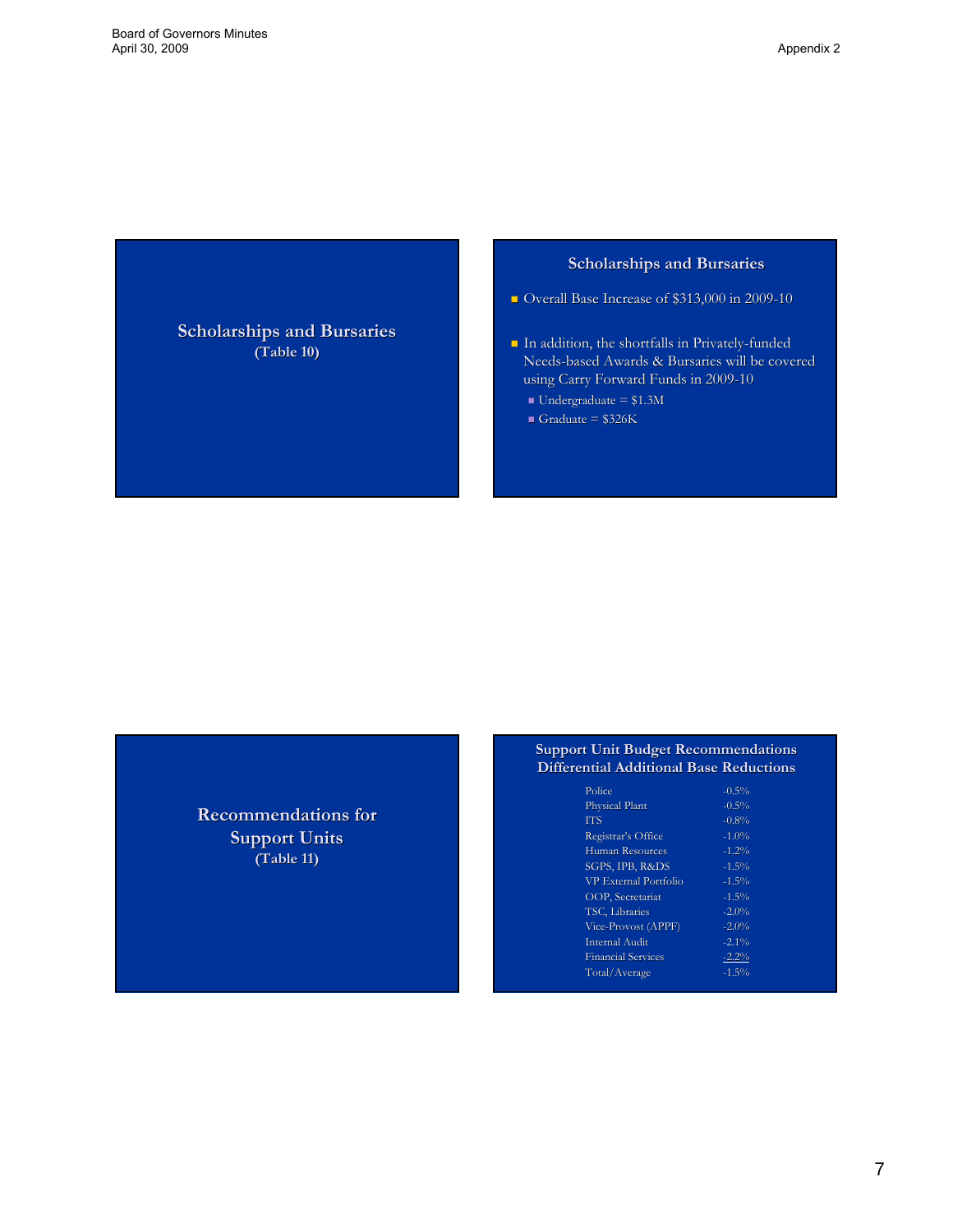# **Allocations to the Support Units that Allocations to the Support Units that Apply in 2009-10**

- UPIF from Rounds 1 and 2  $(\$530K)$  $\blacksquare$  Table 11, Column <c> -- details in Table 6
- One-time Funding (\$1.2M)  $\blacksquare$  Table 7
	-
- 100% of Staff Exit Costs funded Centrally

**University-wide Expenditures (Table 12) (Table 12)**

#### **University-wide Expenditures for 2009-10**

- **Lower Utilities Costs due to new Price Agreement on** Natural Gas
- **Library Acquisitions increases by \$250K**
- MMI Transfer fixed at 2008-09 level of \$10.25M
- FFICR Transfer to Capital reduced from \$3M to \$0
- $\blacksquare$  Information Technology Infrastructure Fund increases by \$495K
- Supports central IT Infrastructure -- networks, wireless technologies, computer labs, instructional software applications, and central university databases

**One-Time Expenditures (Table 13) (Table 13)**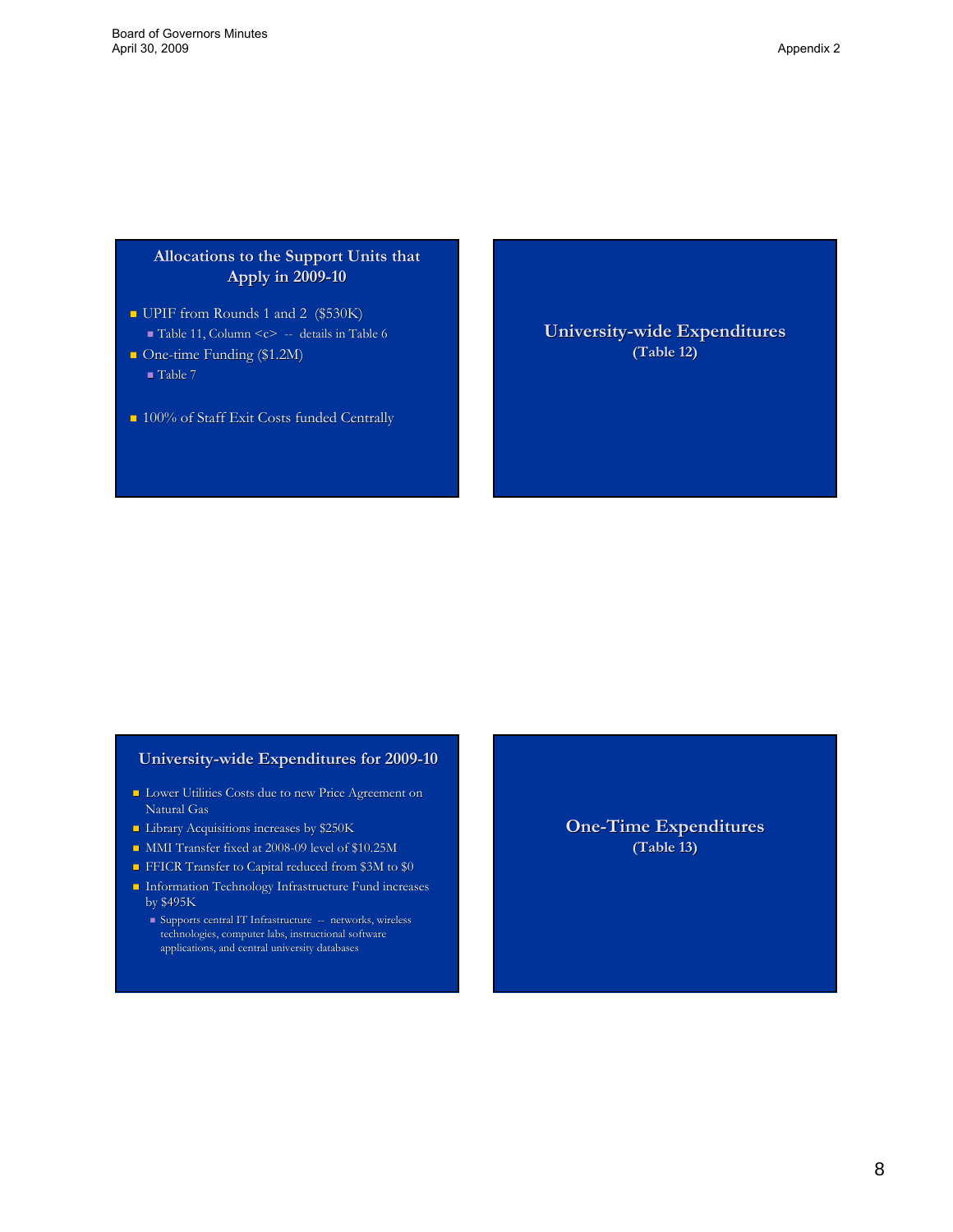# **One-Time Expenditures for 2009-10**

| Staff and Faculty Exit Costs       | <b>\$6.00M</b> |
|------------------------------------|----------------|
| <b>CFI</b> Matching                | \$3.50M        |
| • Maintain Teaching Capacity       |                |
| and Program Delivery               | \$2.05M        |
| $\blacksquare$ DSIG                | \$1.04M        |
| • Flow through of Robarts Revenues | \$4.37M        |
| Expansion of Medical Programs      | \$4.10M        |
| Clinical Education Funding         | \$2.00M        |
| All Other                          | \$5.27M        |
| $\blacksquare$ Total               | \$28.33M       |

**Summary of Operating Budget and Operating Reserve (Tables 14 and 15) (Tables 14 and 15)**

# **Summary of Operating Budget**

|   | $\blacksquare$ 2009-10 Revenues           | \$526.4M           |
|---|-------------------------------------------|--------------------|
|   | $\blacksquare$ 2009-10 Expenditures       | \$539.7M           |
| П | In-Year Deficit                           | \$13.3M            |
|   | • Operating Reserve<br>2008-09<br>2009-10 | \$28.2M<br>\$14.9M |
|   |                                           |                    |

Operating Reserve Forecast for 2010-11=\$2.5M

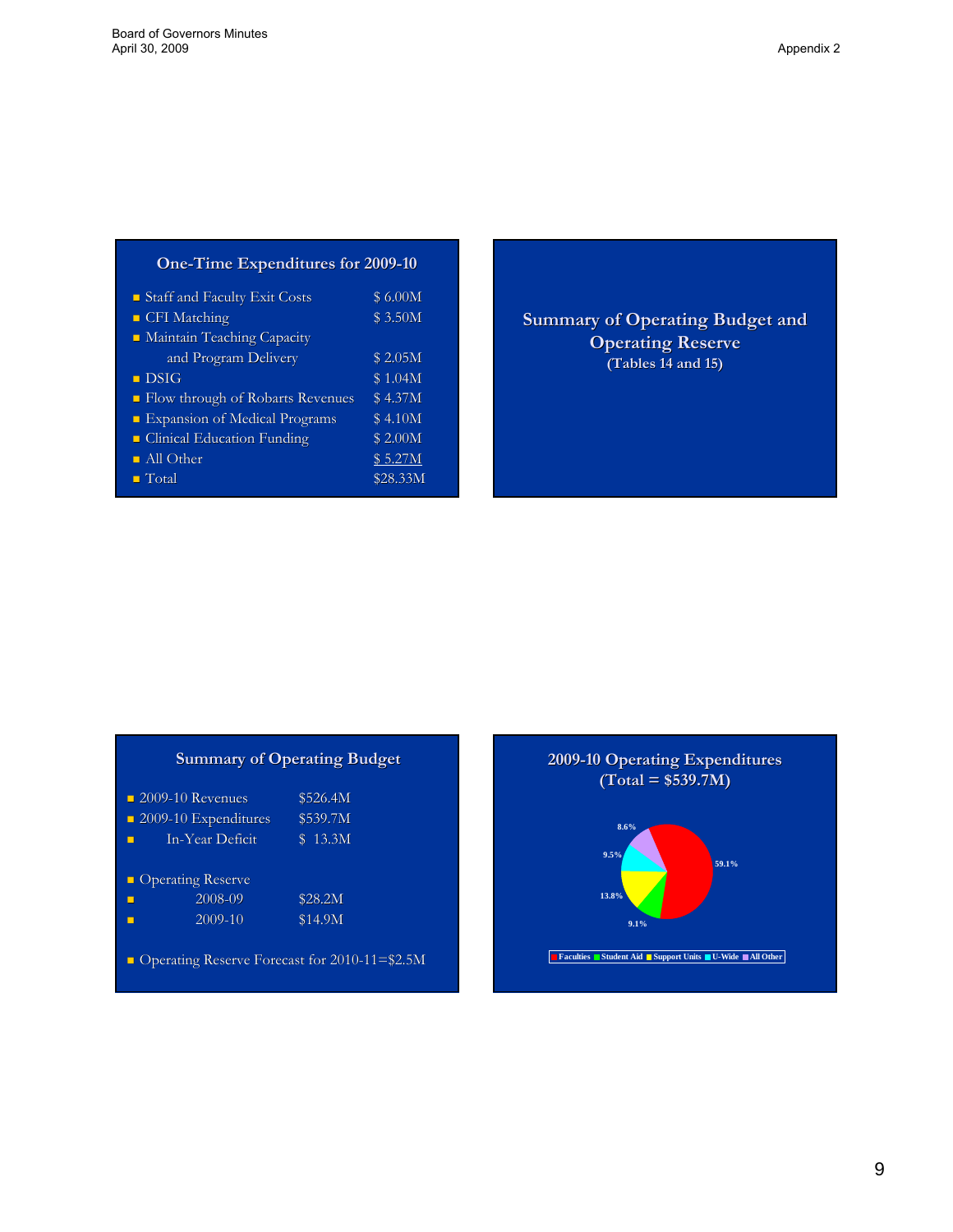**Capital Budget Capital Budget (Tables 22 to 32) to 32)**

## **Overview of 2009-10 Capital Budget**

- Supports Long-Range Space Plan
	- Total Spending of \$75.1M (Table 22)
- **57.8M for New Construction** (Table 25)
	- Final stages of Student Services Building and Final stages of Student Services Building and Lassonde Pavilion
- \$31.5M for Major Renovations (Table 25)
	- Stevenson and Lawson Halls, UCC Renovations, Services Building for FIMS, B&G Renovations, IT Network Infrastructure Upgrades, Physics & Astronomy Renovations

#### **Federal & Provincial Infrastructure Funding**

- \$2B Committed by the Federal Government for PSE Infrastructure in Canada
- **Province to Match Federal Commitment**
- **Details not yet known**
- $\blacksquare$  We are hopeful that the Allocation to Western would give us flexibility to move forward with Priority Projects
	- **Physics & Astronomy Building Renovations**
	- Renovate Services Building for FIMS

# **Overview of 2009 Overview of 2009-10 Capital Budget 10 Capital Budget**

- \$35.7M for All Other Capital Expenditures \$35.7M for All Other Capital Expenditures (Tables  $26$  to  $28$ )
	- Utilities and Infrastructure
	- $\blacksquare$  Modernization of Instructional/Research Facilities Facilities
	- General Maintenance and Modernization
	- **Ancillary Projects**
	- Carrying Costs and Debt Repayment Carrying Costs and Debt Repayment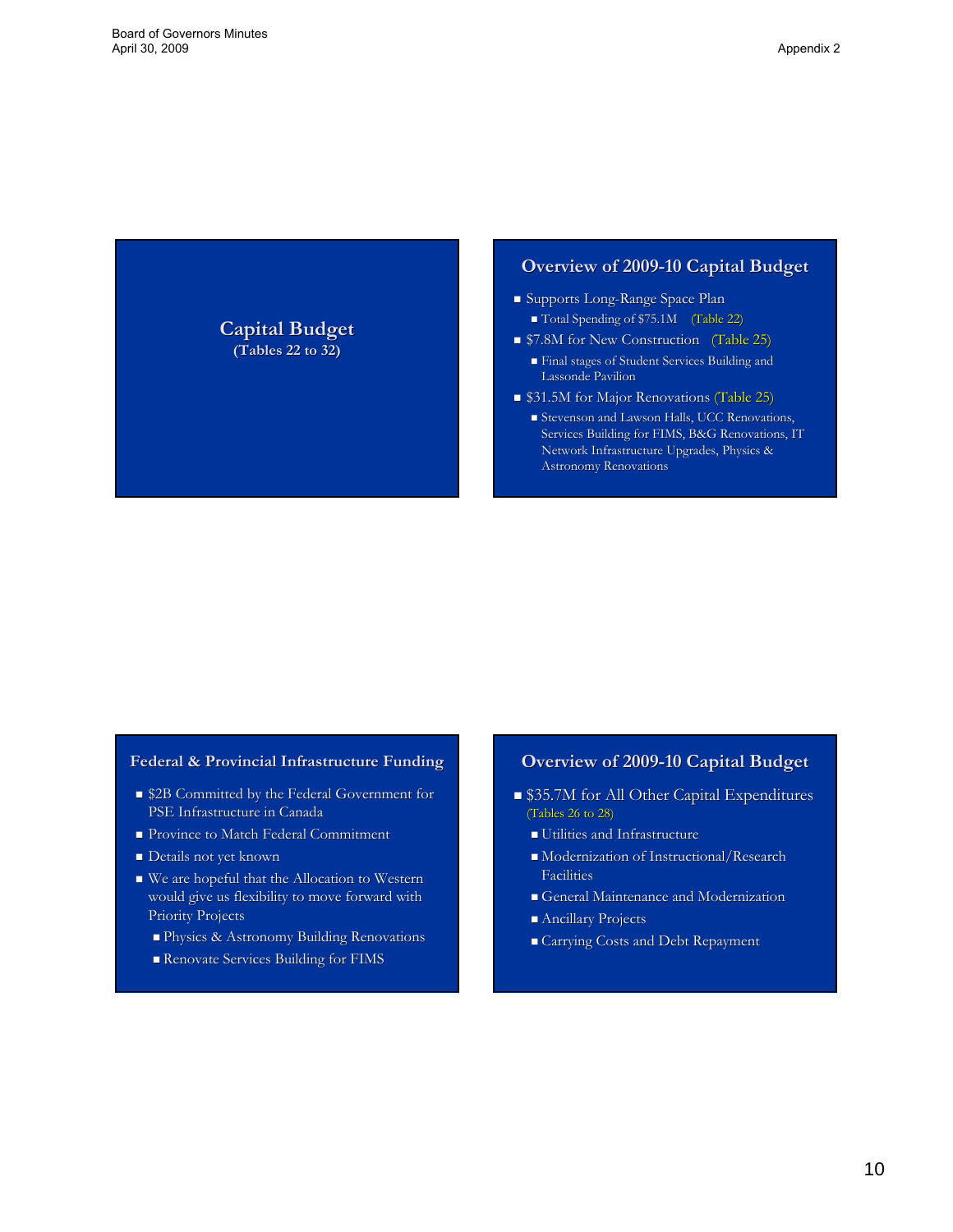**The University of Western Ontario**

**2009-10 Operating and 10 Operating and Capital Budgets Capital Budgets**

**Questions?? Questions??**